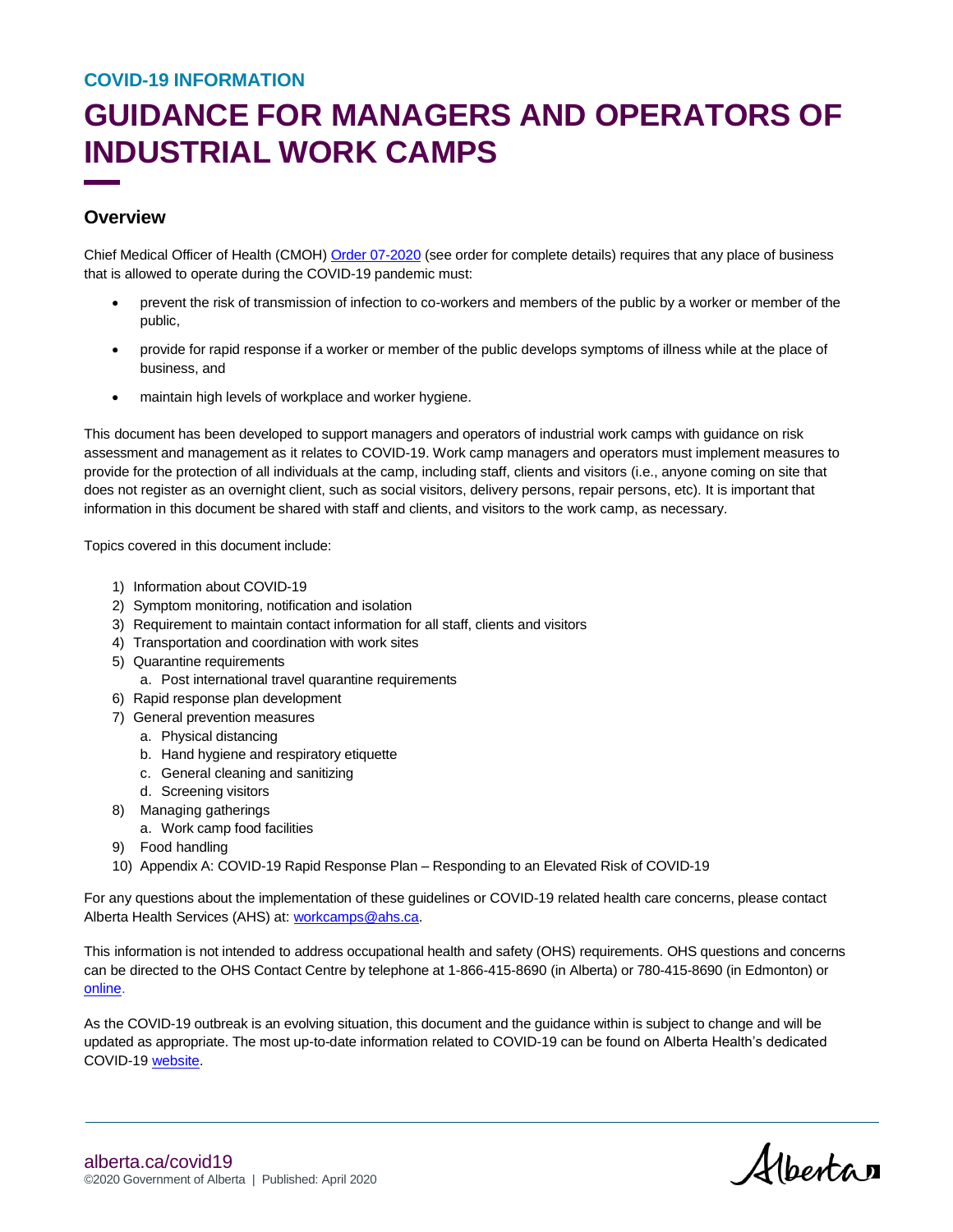# **GUIDANCE FOR MANAGERS AND OPERATORS OF INDUSTRIAL WORK CAMPS**

### **Information about COVID-19**

#### **What is COVID-19?**

- COVID-19 is an infectious disease. It is a member of the coronavirus family of viruses.
- Symptoms of COVID-19 are similar to cold and flu, such as:
	- o cough
	- o fever
	- o shortness of breath/difficulty breathing
	- o runny nose or
	- o sore throat
- COVID-19 is spread from person to person mostly through tiny droplets of liquid produced by people who have the virus.
	- o These droplets can be spread by activities such as talking, coughing, sneezing, laughing or singing and can land on people who are within 2 metres (6 feet) of the infected person.
	- $\circ$  COVID-19 may also be spread when a person touches an object or surface the virus has landed on and then touches their eyes, nose or mouth.
	- $\circ$  COVID-19 is not an airborne disease. It cannot spread through the air over long distances, nor does it linger in the air for a long time.
- If you are infected with COVID-19, it can take up to 14 days for you to start to experience symptoms.
	- o Most people report experiencing symptoms within about 5 days of being exposed to COVID-19.
	- o There is emerging evidence of transmission occurring up to 48 hours before symptom onset or even from people who are asymptomatic or whose symptoms went unnoticed, however, people that have COVID-19 and are symptomatic (e.g., cough, fever, shortness of breath/difficulty breathing, runny nose or sore throat) cause the majority of transmissions.

# **Symptom monitoring, notification and isolation**

- Work camp operators are responsible for ensuring that staff conduct a daily self-check for signs o[f COVID-1](https://myhealth.alberta.ca/Journey/COVID-19/Pages/COVID-Self-Assessment.aspx)9 before reporting for work. Operators should encourage clients to conduct daily self-checks as well.
- Any person experiencing any of these symptoms (cough, fever, shortness of breath, runny nose or sore throat) which are not related to a pre-existing illness or health condition must immediately inform camp management and operators must instruct staff not to come to the camp for the start of their shift or rotation cycle if they meet the criteria for [isolation.](https://www.albertahealthservices.ca/assets/info/ppih/if-ppih-ncov-case-def.pdf)
- Staff and clients should use the AHS [Self-Assessment.](https://myhealth.alberta.ca/Journey/COVID-19/Pages/COVID-Self-Assessment.aspx)
- Any person experiencing any of these symptoms (cough, fever, shortness of breath/difficulty breathing, runny nose or sore throat) which are not related to a pre-existing illness or health condition must be in isolation [\(CMOH Order 05-](https://open.alberta.ca/dataset/005ee2c3-9877-4145-98d0-4306162ac5aa/resource/46aa9494-7454-4dd4-9f74-a250257be1ab/download/health-cmoh-record-fof-decision-cmoh-05-2020.pdf) [2020\)](https://open.alberta.ca/dataset/005ee2c3-9877-4145-98d0-4306162ac5aa/resource/46aa9494-7454-4dd4-9f74-a250257be1ab/download/health-cmoh-record-fof-decision-cmoh-05-2020.pdf). See Appendix A for measures that must be taken immediately.

Albertan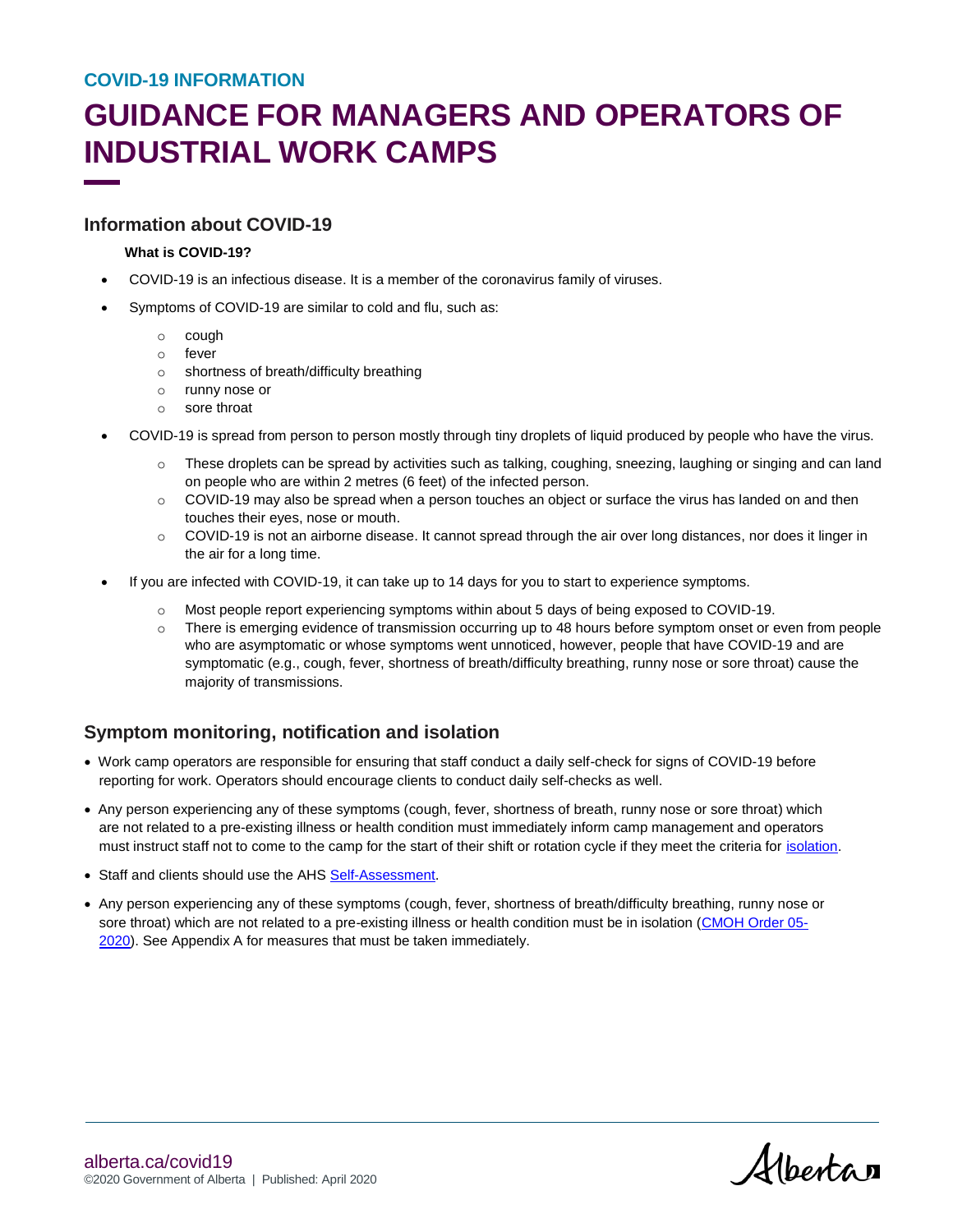# **GUIDANCE FOR MANAGERS AND OPERATORS OF INDUSTRIAL WORK CAMPS**

## **Requirement to maintain contact information for all staff, clients and visitors**

When individuals in a work camp exhibit COVID-19 symptoms they must be immediately isolated. Shortly after isolation, individuals may be tested. When a case of COVID-19 is confirmed, those who were exposed to the case must be quarantined to prevent further spread (see Appendix A).

In order to facilitate public health follow-up with symptomatic individuals and those exposed, work camp operators must maintain a running list of all staff, clients and visitors that have been to the camp. Visitors include anyone coming on site that does not register as an overnight client, such as social visitors, delivery persons, repair persons, etc. This inventory list must be maintained for at least six weeks and must contain:

- The full name and contact information (telephone number, email and physical address) of the individual
- The name and contact information (telephone number, email and physical address) of the individual's employer

Public health officials will rely heavily on this information for their investigation, and it is imperative that the information is accurate and provided immediately upon request.

## **Transportation and coordination with work sites**

- Where it is under the control of the work camp operator, physical distancing and mass gathering restrictions are to be applied to areas where workers/clients gather to board vehicles transporting them to the work site.
- The work camp must ensure that all employers using the camp services work together to prevent the risk of contact and droplet transmission amongst workers while in transport to and from the worksite.
- Workers with relevant symptoms are expected to leave a worksite immediately. The work camp must work with the work site to implement a strategy to safely transport sick workers from the worksite for the purpose of placing them directly into isolation at the camp.

# **Quarantine**

[CMOH Order 05-2020](https://open.alberta.ca/dataset/005ee2c3-9877-4145-98d0-4306162ac5aa/resource/46aa9494-7454-4dd4-9f74-a250257be1ab/download/health-cmoh-record-fof-decision-cmoh-05-2020.pdf) (see order for complete details) states that the following persons must be in quarantine:

- Any person identified as a close contact of a confirmed case of COVID-19. See Appendix A for measures that must be taken immediately.
- Any person returning to Alberta after having travelled internationally. See also Post-International Travel Isolation Requirements below.

#### **Post-international travel quarantine requirements**

- Individuals returning from travel outside of Canada are legally required to quarantine for 14-days and monitor for symptoms. If symptoms develop in that time, they must isolate for at least 10 additional days from the onset of symptoms or until symptoms resolve, whichever is longer.
- Individuals returning from outside Canada must complete their quarantine and/or isolation, as necessary, before returning to the work camp.
- The latest information on Alberta's travel restrictions and related precautionary requirements can be found [online.](https://www.alberta.ca/covid-19-travel-advice.aspx)

Albertan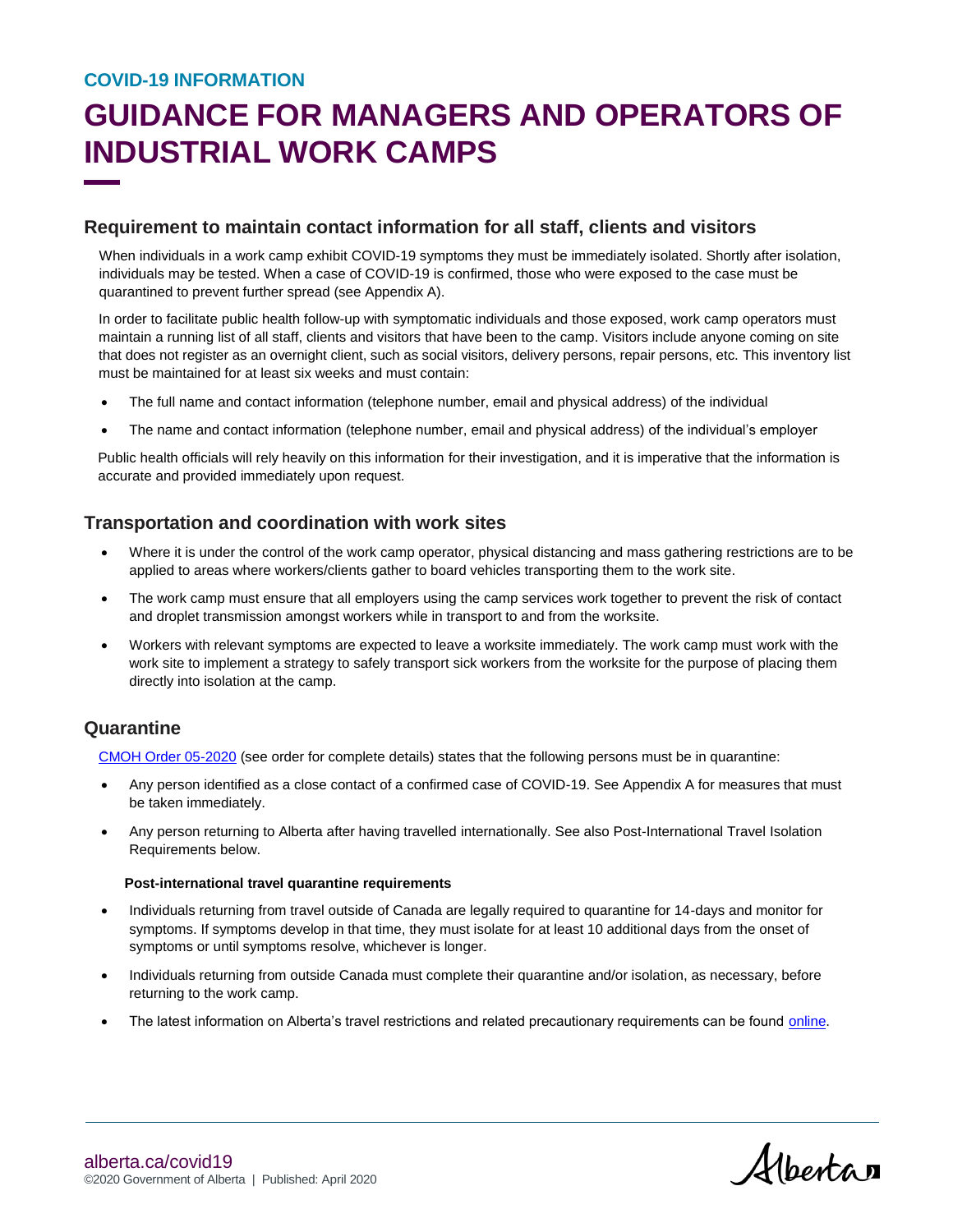# **GUIDANCE FOR MANAGERS AND OPERATORS OF INDUSTRIAL WORK CAMPS**

### **Rapid response plan development**

- Work camps must develop Rapid Response Plans to support the management of symptomatic individuals and confirmed cases of COVID-19, and to facilitate outbreak preparation and response.
- As set out at the beginning of this document, work camp operators have a responsibility to prevent the risk of transmission of infection to staff, clients and visitors at work camps and to provide for rapid response if a person develops relevant symptoms.
- Appendix A (COVID-19 Rapid Response Plan Responding to an Elevated Risk of COVID-19) further details the steps that operators must take in order to develop a rapid response plan to manage symptomatic individuals, confirmed cases of COVID-19 and to prepare for an outbreak, should one occur.
- While the Government of Alberta and Alberta Health Services can provide some direction and support, there is much that operators must do to prepare. It is important that Appendix A be reviewed and fully complied with.

### **General prevention measures**

- Restrict visitors to only those necessary for the safe and effective operation of the work camp/worksite (e.g., prohibit social visiting).
- Maintain a list of all visitors and their contact information in case contact tracing is required.
- Provide tissues and lined garbage bins for use by staff and clients. No-touch garbage cans are preferred.
- Post signage throughout your facility:
	- o COVID-19 information [posters](https://open.alberta.ca/publications/covid-19-information-help-prevent-the-spread-poster)
	- o AHS Infection Prevention and Control [posters](https://www.albertahealthservices.ca/info/Page11362.aspx)

#### **Physical distancing**

- Physical distancing involves taking steps to limit the number of people you come into close contact with. It is a critical step in slowing down the spread of COVID-19.
- Staff should practice physical distancing, including minimizing close contact with others and limiting the number of clients in given areas at any one time to enable physical distancing by everyone.
- Advise clients to also practice physical distancing. Include information on control measures when this is not feasible (e.g., when two or more individuals are required to turn valves or lift heavy objects).
- All reasonable steps should be taken to maintain a distance of at least 2 metres (6 feet) between individuals at all times.
- Encourage clients to limit widespread social interaction and to develop routines that reduce potential spread and enable easier contact tracing if a confirmed case of COVID-19 appears.
- More information on physical distancing can be found [online.](https://www.alberta.ca/prevent-the-spread.aspx#p25621s3)

Alberta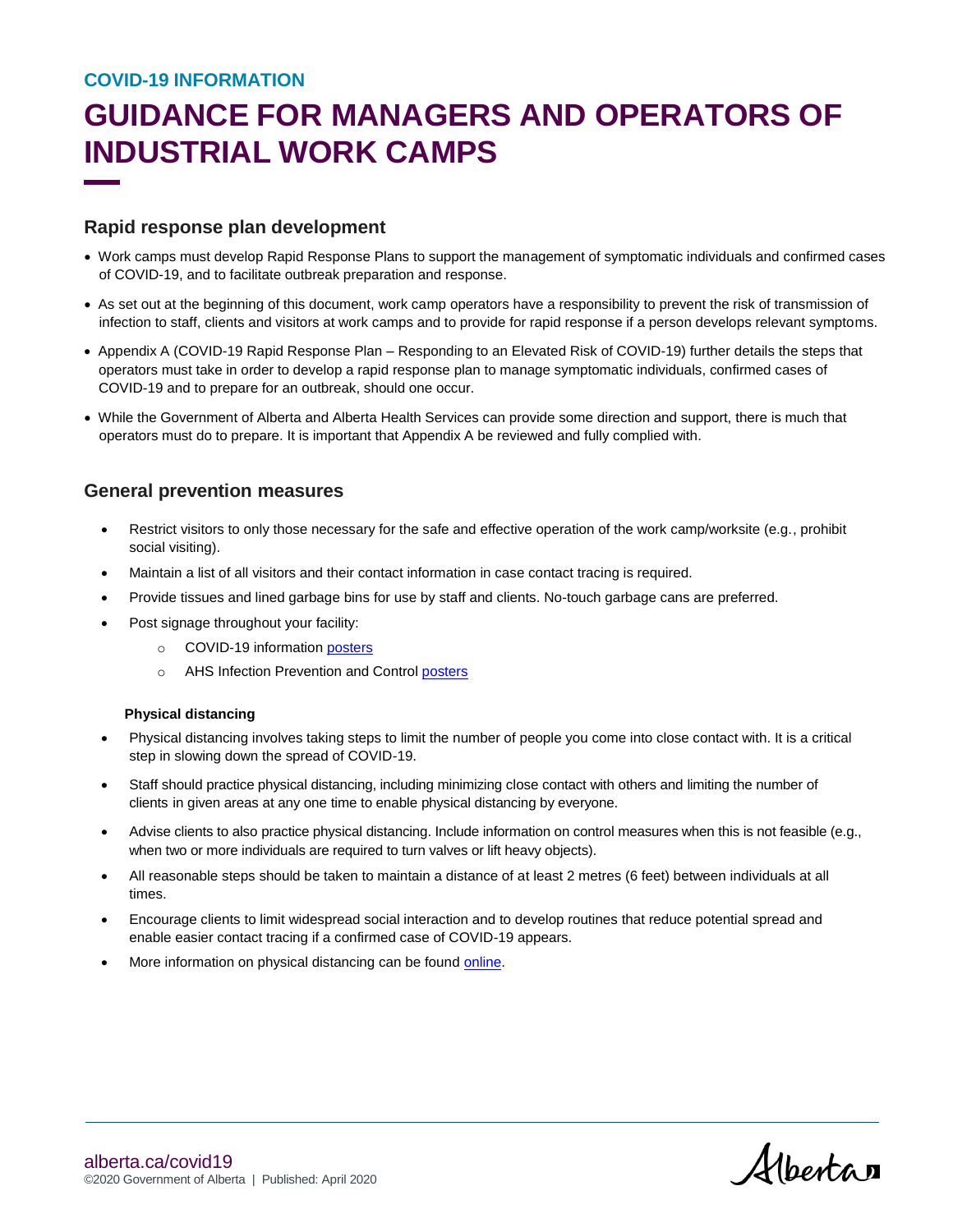# **GUIDANCE FOR MANAGERS AND OPERATORS OF INDUSTRIAL WORK CAMPS**

#### **Hand hygiene and respiratory etiquette**

- Hand hygiene is one of the most effective ways to prevent the spread of communicable diseases and infections.
- Promote and facilitate frequent, proper hand hygiene for staff and clients.
	- o Ensure common areas have adequate supplies to facilitate proper hand hygiene:
		- Provide a sink with soap, running water and paper towels /hot air dryers, and instruct staff to wash their hands often with soap and water for at least 20 seconds, or
		- Provide alcohol-based hand sanitizer (greater than 60% alcohol content) for staff, clients and visitors. A list of hand sanitizers authorized by Health Canada can be foun[d online.](https://www.canada.ca/en/health-canada/services/drugs-health-products/disinfectants/covid-19/hand-sanitizer.html)
		- Include educational posters and information at hand cleaning/sanitizing locations.
- Remind staff and clients of the importance of hand hygiene and respiratory etiquette (e.g., cover coughs and sneezes with sleeve or disposable tissues) and the importance of not touching eyes, nose and mouth. Encourage them to also remind one another.
	- o The AHS [hand hygiene education webpage](https://www.albertahealthservices.ca/info/Page14955.aspx) has more information, posters and videos to help employers and workers learn about hand hygiene
- Staff must wash their hands frequently with soap and warm water. This includes when they first arrive at the facility, before preparing food, after any contact with saliva or nasal secretions (e.g., used tissues), after handling client belongings, after cleaning activities, and after using the washroom. Refer to hand-washing guidance [online.](https://www.albertahealthservices.ca/info/Page14955.aspx)
- If using disposable gloves for any tasks, handwashing is still important and must be done before putting on and after removing the gloves. If using gloves, they must be changed frequently, especially if they become dirty or torn.
- Cover your cough and sneezes and then wash your hands. Respiratory etiquette guidance can be found [online.](https://www.albertahealthservices.ca/info/Page14511.aspx)

#### **General cleaning and sanitizing**

- Increase daily cleaning and disinfection of common areas and surfaces to at least three times per day. Pay particular attention to door knobs, light switches, staff rooms, desktops, stair railings, washrooms and other high touch surfaces.
- Cleaning refers to the removal of visible dirt, grime and impurities. Cleaning does not kill germs but helps remove them from the surface.
- Disinfecting refers to using chemicals to kill germs on surfaces. This is most effective after surfaces are cleaned. Both steps are important to reduce the spread of infection.
- Use a disinfectant that has a Drug Identification Number (DIN) and a virucidal claim. Alternatively, use a bleach-water solution with 100 ml of unscented bleach in 900 ml of water.
	- $\circ$  There should be a DIN on any disinfectant purchased in Canada. To confirm, look for an 8-digit number (normally found near the bottom of a disinfectant's label).
	- o A list of Health Canada approved disinfectants can be found **online**. Alternatively, you can prepare a bleach water solution with 100 ml of unscented household bleach per 900 ml of water.
- Be sure to follow the instructions on the label to disinfect effectively.
- Clean and disinfect all accommodation rooms before a change in occupants. Since individuals can be infectious 2 days before symptoms, there is a chance that an apparently healthy individual could contaminate the room just before rotating out.

Alberta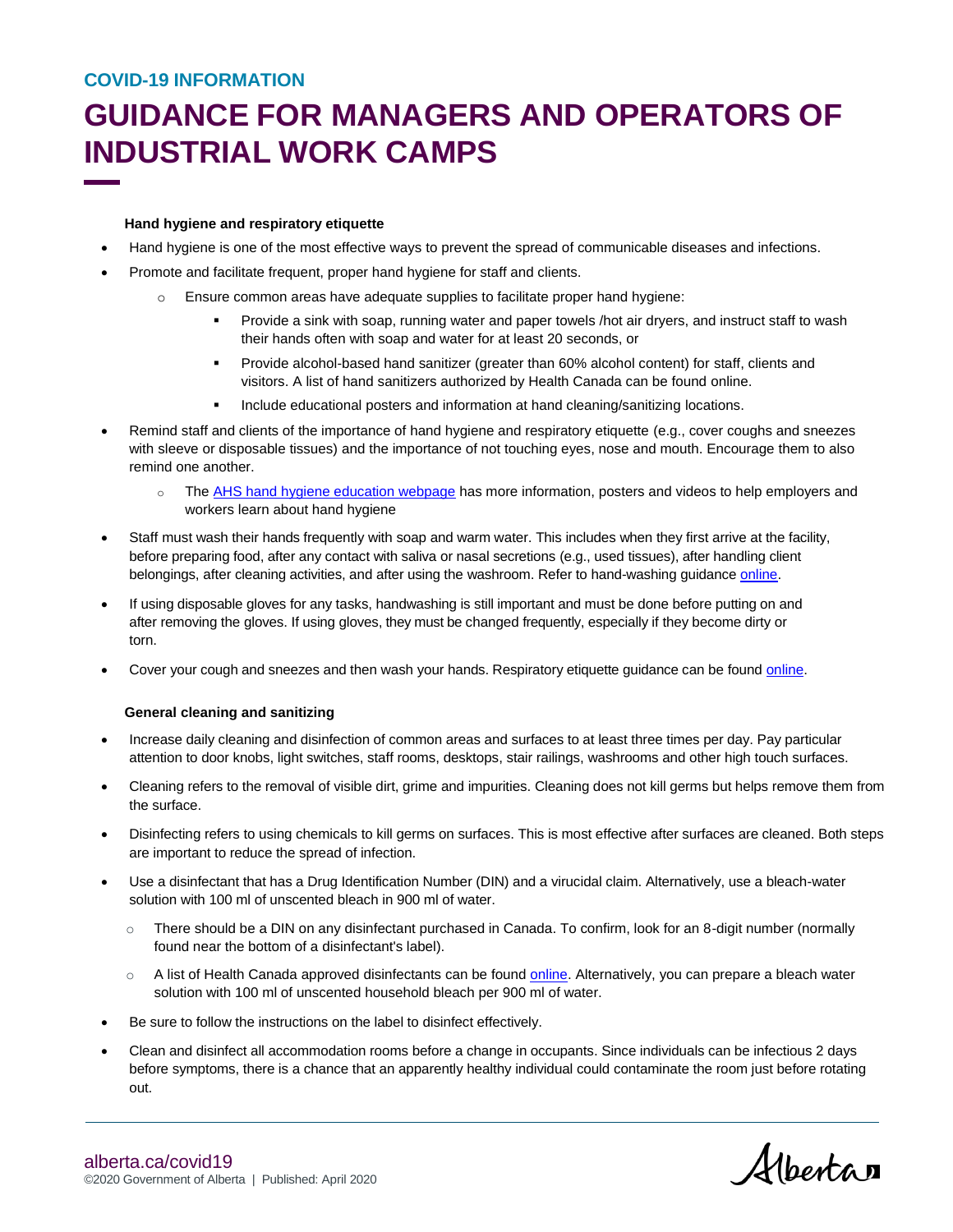# **GUIDANCE FOR MANAGERS AND OPERATORS OF INDUSTRIAL WORK CAMPS**

#### **Screen visitors for COVID-19 upon arrival:**

 Work camp operators should limit the number of external visitors to sites as much as possible. When a site visit is essential, the operator or managers must screen visitors before they enter the site, using the following tool:

| $\mathbf{1}$ . | Do you have any of the below symptoms:                                                                                                                     |            |           |
|----------------|------------------------------------------------------------------------------------------------------------------------------------------------------------|------------|-----------|
|                | Fever (greater than 38.0 C)<br>$\bullet$                                                                                                                   | <b>YES</b> | <b>NO</b> |
|                | Cough<br>$\bullet$                                                                                                                                         | <b>YES</b> | <b>NO</b> |
|                | Shortness of Breath / Difficulty Breathing<br>$\bullet$                                                                                                    | <b>YES</b> | <b>NO</b> |
|                | Sore throat<br>$\bullet$                                                                                                                                   | <b>YES</b> | <b>NO</b> |
|                | Runny nose                                                                                                                                                 | <b>YES</b> | <b>NO</b> |
| 2.             | Have you, or anyone in your household travelled outside of Canada in the last 14<br>days?                                                                  | <b>YES</b> | <b>NO</b> |
| 3.             | Have you, or anyone in your household been in contact in the last 14 days with<br>someone who is being investigated or confirmed to be a case of COVID-19? | <b>YES</b> | <b>NO</b> |
| 4.             | Are you currently being investigated as a suspect case of COVID-19?                                                                                        | <b>YES</b> | <b>NO</b> |
| 5.             | Have you tested positive for COVID-19 within the last 10 days?                                                                                             | <b>YES</b> | <b>NO</b> |

**If a visitor answers YES to anyof the questions, the individual MUST NOT be admitted to the work camp. You are encouraged to observe visitors for any of the symptoms listed above.**

# **Managing gatherings**

- CMOH [Order 07-2020](https://open.alberta.ca/publications/cmoh-order-07-2020-2020-covid-19-responsehttps:/open.alberta.ca/dataset/c02f3b06-9c37-4845-98ee-d07d805fdce1/resource/32f3367d-9a15-4aef-af6e-4e960891c14e/download/health-cmoh-record-of-decision-cmoh-07-2020.pdf) prohibits both indoor and outdoor gatherings of more than 15 people, to protect Albertans' health by limiting the spread of COVID-19. A gathering is any event or assembling that brings people together in a single space at the same time. Up-to-date information on Alberta's guidelines for gatherings can be found [online.](https://www.alberta.ca/restrictions-on-gatherings-and-businesses.aspx)
	- o Order 07-2020 does not prohibit the operation of workplaces with more than 15 people; however, such workplaces must apply physical distancing practices.
- All restrictions on gatherings must be implemented in work camps including, but not limited to, the following:
	- o Social amenities, gyms and recreational facilities must be closed.
	- o All in-person meetings on site, including toolbox meetings, must follow mass gathering restrictions and physical distancing practices.
	- $\circ$  Food facilities, such as dining halls, are exempt from the 15-person maximum, as long as other measures set out in this document are followed.

Albertan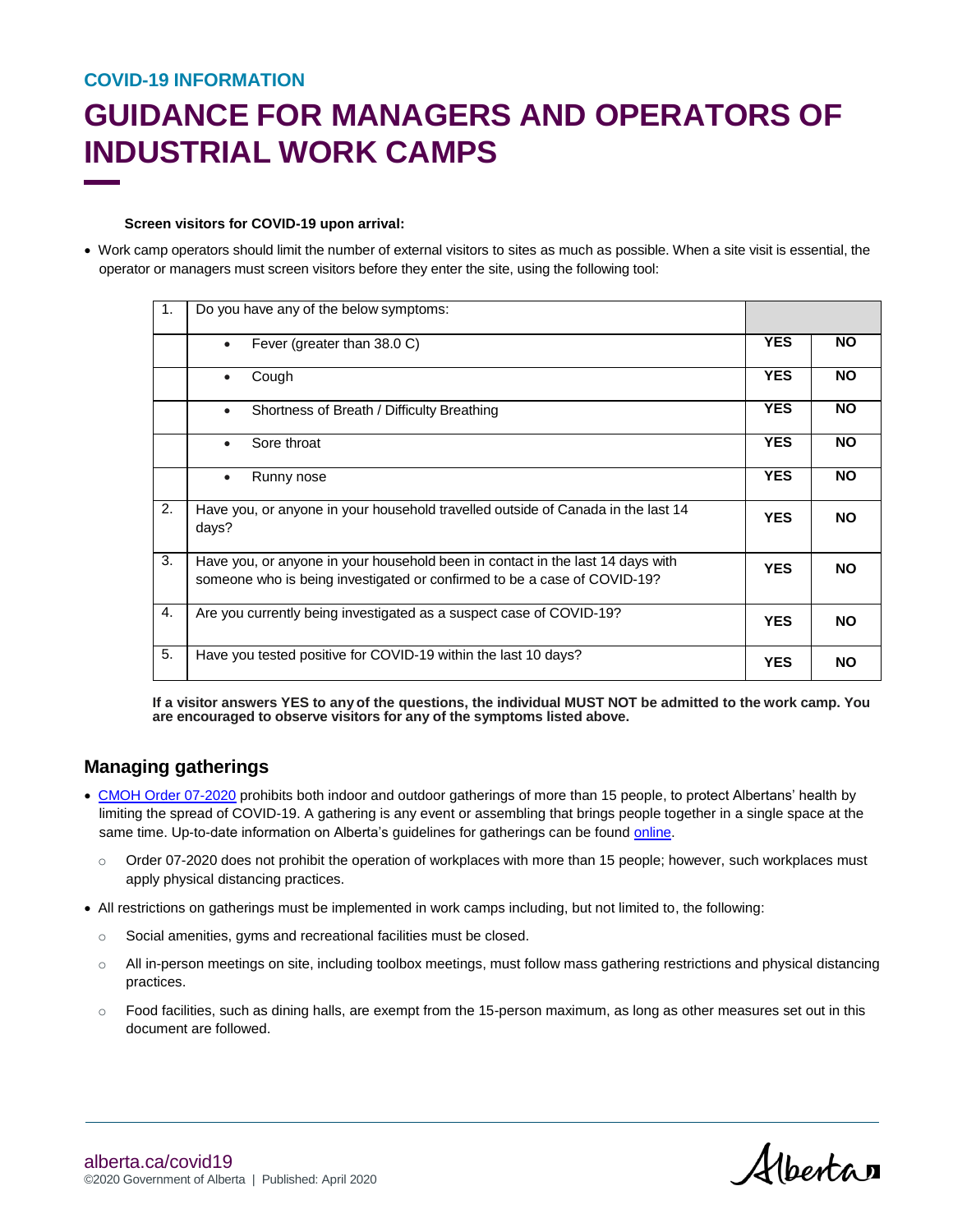# **GUIDANCE FOR MANAGERS AND OPERATORS OF INDUSTRIAL WORK CAMPS**

#### **Work camp food facilities**

- Work camp food facilities must use alternate processes to reduce the numbers of people dining together at one time:
	- o Remove/rearrange dining tables to maintain physical distancing.
	- o Place tape or other markings on floors to maintain a physical distancing of no less than 2 metres.
	- $\circ$  Stagger meal service times to reduce the numbers of people present at any one time.
	- o Adapt other areas to serve as additional dining space to increase spacing among persons in the same room.
	- o Provide take-out meals or having workers/clients take meals to their rooms or other areas for consumption.
	- $\circ$  Do not use buffets. Instead, switch to pre-packaged meals or meals served by staff.

# **Food handling**

- Germs from ill clients/staff (or from contaminated surfaces) can be transferred to food or serving utensils.
- There is no evidence at this time to suggest that COVID-19 is foodborne. However, work camps need to reinforce routine food safety and sanitation practices. Where possible, implement measures to minimize client handling of shared food and items that may touch another client's food. Steps to achieve this include:
	- o Dispensing food onto plates for clients.
	- $\circ$  Dispensing cutlery, napkins and other items to clients, rather than allowing them to pick up their own items.
	- $\circ$  Removing shared food containers from dining areas (e.g., water pitchers, coffee cream dispensers, salt & pepper shakers).
	- o Using pre-packaged condiments.
	- o Dispensing snacks directly to clients and using pre-packaged snacks only.
- Remember to **clean first and then sanitize food contact surfaces**. Follow regular sanitizing practices: bleach solution at 100 ppm (approximately 1 teaspoon of unscented 5.25% household bleach mixed with 1 litre of water), or 200 ppm QUATS sanitizer, or 12.5-25 ppm iodine solution.
- Ensure that food handling staff are in good health and practice good hand hygiene.
- Ensure that all surfaces of the tables and chairs (including the underneath edge of the chair seat) are cleaned and disinfected after each use.
- Staff assigned to housekeeping duties should not be involved in food preparation or food service, if possible.
- Provide information on physical distancing for staff working in the kitchen and including when on breaks (e.g., smoke break).
- Continue to follow all minimum requirements set out in the Food Regulation and any conditions placed on the food handling permits issued by Alberta Health Services. The use of gloves or other personal protective equipment may be considered if necessary. Consult with Alberta Health Services before implementing such changes in food handling procedures.

Alberta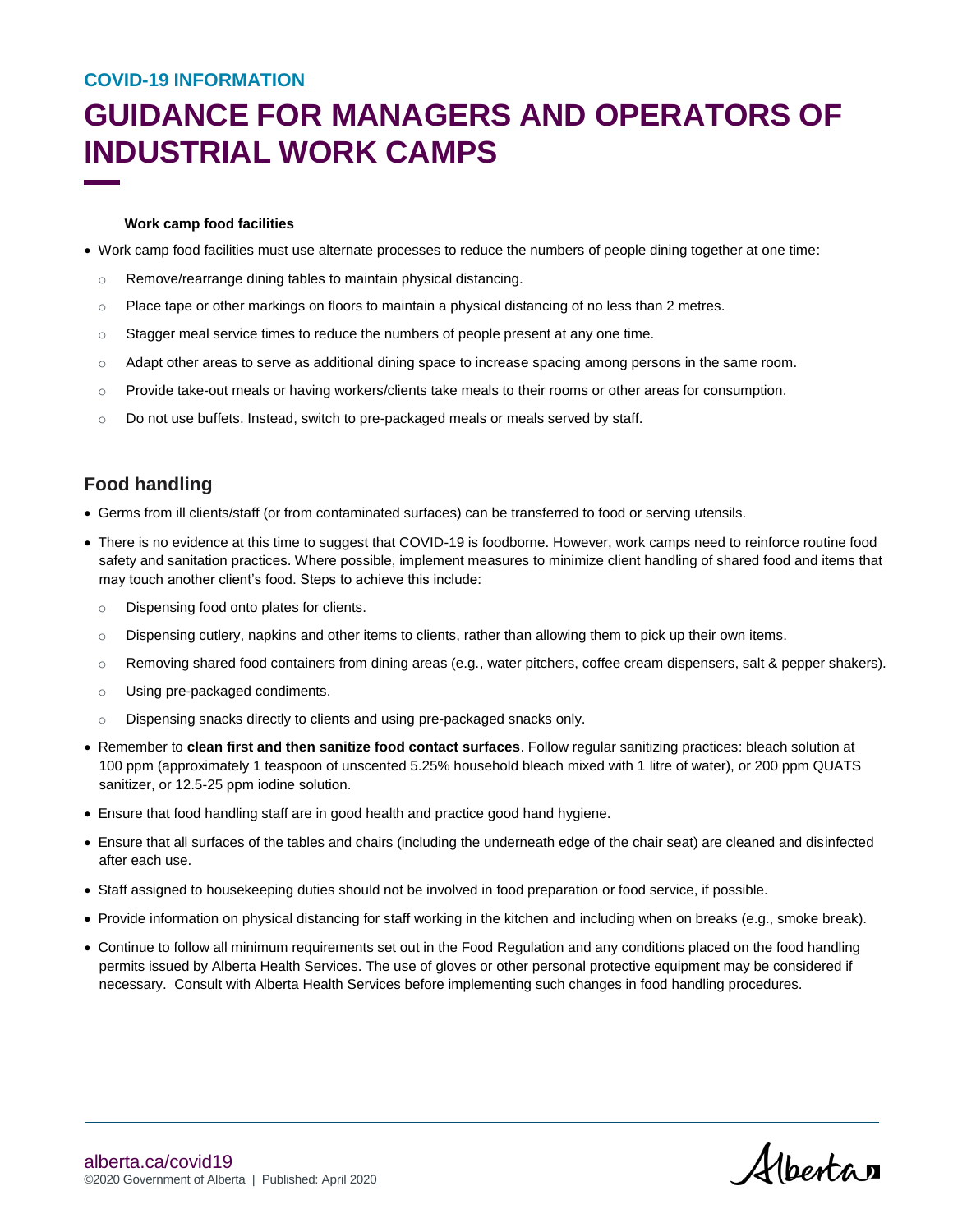# **GUIDANCE FOR MANAGERS AND OPERATORS OF INDUSTRIAL WORK CAMPS**

# **APPENDIX A: COVID-19 RAPID RESPONSE PLAN – RESPONDING TO AN ELEVATED RISK OF COVID-19**

Work camp operators have a responsibility to prevent the risk of COVID-19 transmission to staff, clients and visitors at work camps and to provide for rapid response when a person develops relevant symptoms and is required to be in isolation or is required to be in quarantine.

This Appendix details the minimum criteria that operators must incorporate into their written rapid response plans to ensure their readiness to manage symptomatic individuals, confirmed cases of COVID-19 and to respond to an outbreak, should one occur.

Completed rapid response plans will be reviewed and assessed by Alberta Health Services for completeness.

#### **Quarantine vs Isolation**

One of the first critical steps to preventing further transmission of disease is the implementation of quarantine and isolation procedures. It is important to understand the difference and the mandatory requirements for each.

When someone is exposed to a contagious disease, they may not always get sick. If they do become sick, there will be a period of time between being exposed and becoming sick. It can take up to 14 days for people to start experiencing COVID-19 symptoms (e.g., fever, cough, shortness of breath/difficulty breathing, sore throat or runny nose).

Quarantine and isolation refer to separating and restricting people from contact with all others to prevent transmission.

| <b>Quarantine</b>                                                                                                                                | <b>Isolation</b>                                                                               |
|--------------------------------------------------------------------------------------------------------------------------------------------------|------------------------------------------------------------------------------------------------|
| Done when people are not yet sick, but have been<br>exposed                                                                                      | Done when people are sick, to keep them from<br>infecting others                               |
| The quarantine period for COVID-19 is 14 days<br>This is because it can take up to 14 days for an<br>$\bullet$<br>individual to develop symptoms | The isolation period for COVID-19 is 10 days or<br>until symptoms resolve, whichever is longer |

Chief Medical Officer of Healt[h Order 05-2020](https://open.alberta.ca/publications/cmoh-order-05-2020-2020-covid-19-response) (see order for full details and exemptions) states the situations where Albertans are **legally** obligated to quarantine or isolate:

- Albertans are legally required to be in **quarantine for 14 days** either:
	- o Immediately upon return from travel outside of Canada, or
	- o If they are a close contact of a person who tested positive for COVID-19.
- Albertans are legally required to be in **isolation for 10 days, or until symptoms resolve, whichever takes longer**, if they:
	- o Are diagnosed with COVID-19.
	- o Develop a cough, fever, shortness of breath/difficulty breathing, runny nose, or sore throat not related to a pre-existing illness or health condition.
- Order 05-2020 includes the following restrictions and requirements for isolation:
	- o Remaining at home, and 2 metres distant from others at all times;
	- o Not attending work, school, social events or any other public gatherings;
	- o Not taking public transportation.
- Note: In work camp settings, this means the individual must stay in his/her room unless absolutely necessary to leave (e.g., go to bathroom)
- People are not required to remain in isolation if they test negative for COVID-19 and have no known exposure to COVID-19. However, they must not return to work or to the general population of the camp, until symptoms have resolved. Returning while still ill may result in others being infected with their illness (e.g., cold or flu) and forcing those persons to isolate.

Albertan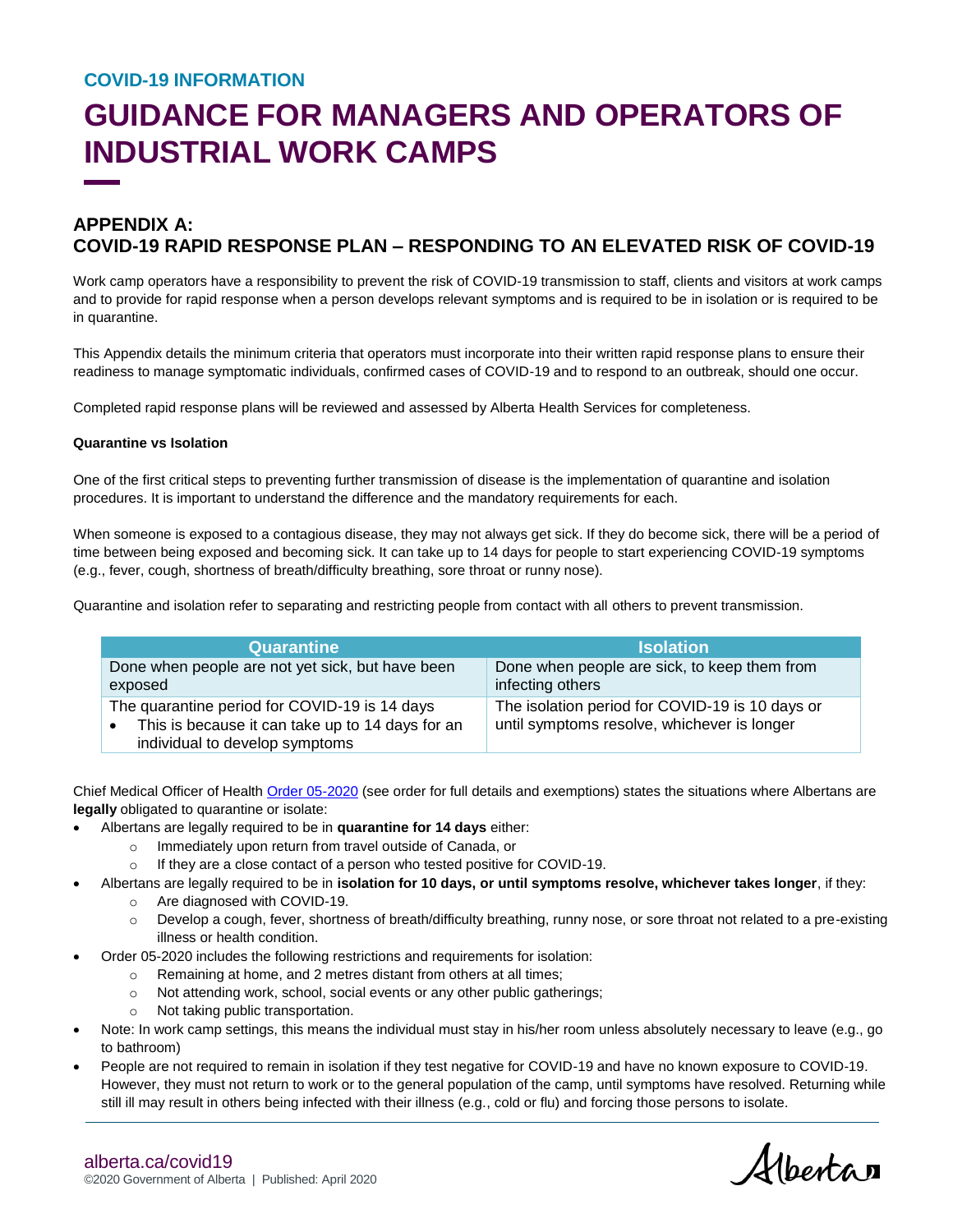# **GUIDANCE FOR MANAGERS AND OPERATORS OF INDUSTRIAL WORK CAMPS**

- Order 05-2020 includes the following restrictions and requirements for quarantine:
	- o Remaining at home
	- o Not attending work, school, social events or any other public gatherings
	- o Not taking public transportation
	- o Watching for relevant symptoms
- Note: In work camp settings, this means the individual must stay in his/her room unless absolutely necessary to leave (e.g., go to bathroom)

If persons in quarantine begin to experience symptoms (cough, fever, shortness of breath/difficulty breathing, runny nose, or sore throat) not related to a pre-existing illness or health condition or to a known exposure to COVID-19, they must enter isolation for a period of 10 additional days from the start of their symptoms, or until symptom resolve, whichever is longer. However, in no case shall the total stay in quarantine/isolation be less than 14 days.

#### **Work Camp operators must incorporate, at a minimum, the following criteria into their written rapid response plans:**

- 1. Site map
	- a. Configuration and drawing of work camp site that identifies all areas of the work camp site, including:
		- i. Residences
		- ii. Dining areas
		- iii. Recreational activity areas (e.g., fitness facilities, games rooms, etc.)
		- iv. Washrooms and showers
		- v. Areas intended for isolation and quarantine
		- vi. Medical and first aid offices and resources
		- vii. Site entry and exit points
		- viii. Client lodging check in and check out (i.e. front desk)
- 2. Staff, client and visitor inventory
	- a. Strategy for maintaining a rolling 6-week inventory of all individuals working in, residing in and visiting the work camp, including duration of stay. (Visitors include anyone coming on site that does not register as an overnight client, such as social visitors, delivery persons, repair persons, etc.)
		- i. Consider shift schedules for clients
		- ii. Consider check in and check out procedures
	- b. Means to collect full name, address, phone number and employer name & contact information.
	- c. Full name and contact information of all work camp medical personnel and qualifications, including
		- i. OH&S representatives
		- ii. Nurses
		- iii. First aid trained staff
		- iv. Other responsible persons
	- d. If possible, it will be beneficial for the work camp to maintain the same information for the employers (i.e. work site) it serves, if different from the work camp operator.
- 3. Enhanced screening of work camp staff, clients and visitors
	- a. Enhanced screening for any individual entering the work camp site
		- i. Screening of clients and camp staff returning to the work camp from leave, vacation or days off.
		- ii. Screening of clients returning from a work shift
		- iii. Screening of any visitor to the work camp
		- iv. Use of asymptomatic testing
	- b. Enhanced self-reporting of illness
		- i. Frequency must be enhanced from passive reporting of illness to mandatory reporting daily or more frequently (i.e. before and after shifts)
	- c. Procedures used by onsite health and safety staff to screen individuals
		- i. Questionnaire
		- ii. Temperature checks

alberta.ca/covid19 ©2020 Government of Alberta | Published: April 2020

Albertan